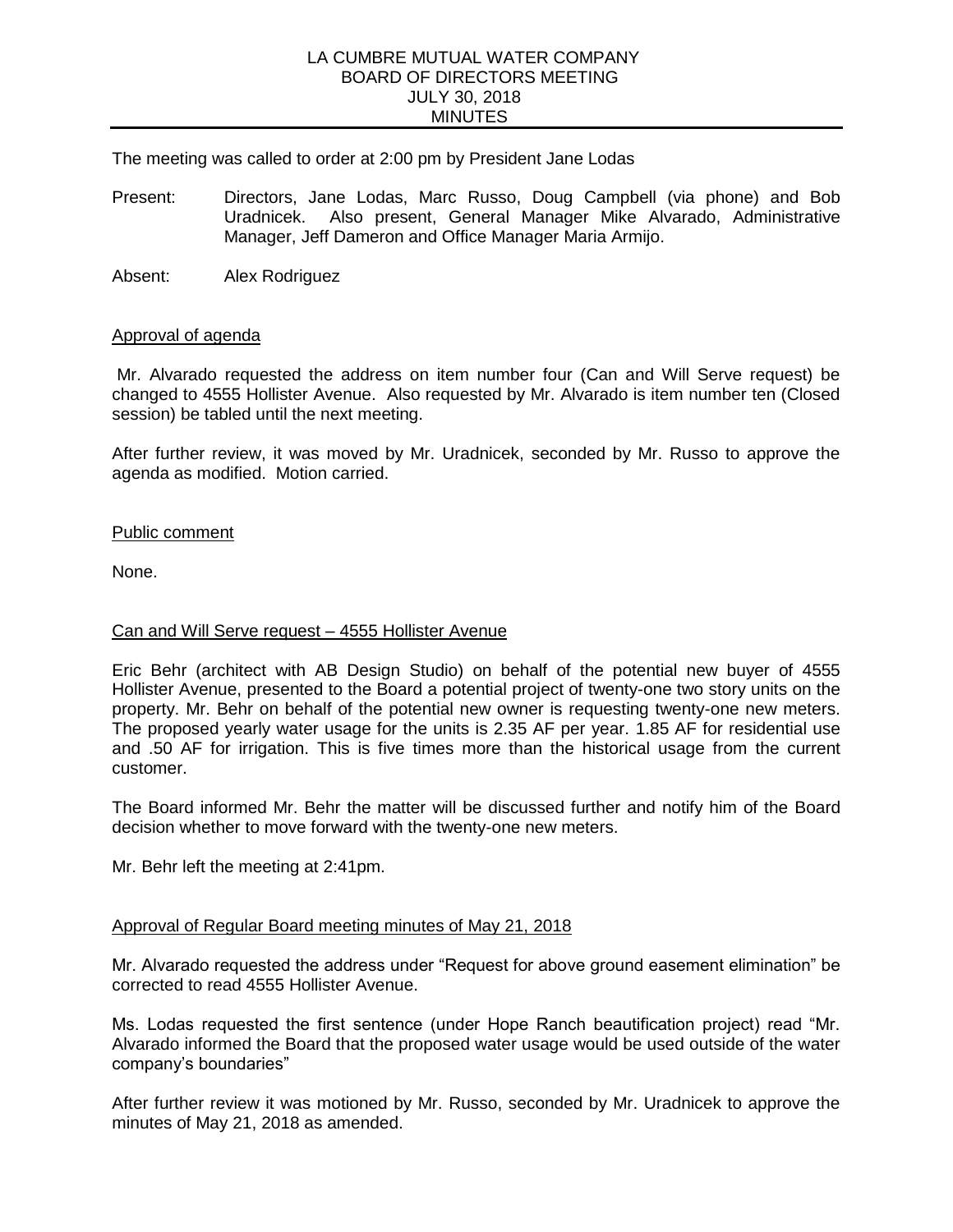## Modoc II requested use

Debbie Sharpton and Lou Riffle with High on Kennels are requesting the use of the Modoc Riding Ring for a rattle snake avoidance training for dogs. Tentative dates are September 15 and 16, from 7am to 6pm. Parking will be between the riding ring and Modoc Road. They requested to put a temporary banner outside of the riding ring facing Modoc Road.

High on Kennels will name LCMW and HRRTA as additional insured. Mr. Alvarado informed Ms. Sharpton and Mr. Riffle, an indemnification agreement holding LCMWC harmless of any burden, loss or damage is required and to be reviewed by LCMWC's legal counsel. All attorney fees will be paid by Sharpton and Riffle.

After further discussion, it was motioned by Mr. Uradnicek, seconded by Mr. Russo to conditionally grant approval pending the indemnification agreement and approval from HRRTA for the use of the riding ring. Motion carried.

Ms. Sharpton and Mr. Riffle left the meeting at 3:11 pm

## Proposed connection charge increase

Mr. Alvarado is proposing an increase for the meter connection, capital cost recovery, can and will serve letter, stock transfer and re-issue stock fees. Mr. Alvarado explained to the Board the City of Santa Barbara, Montecito Water and Goleta Water District's fees were reviewed. Mr. Alvarado informed the Board the water company's fees are outdated (last updated in 2012 for meter fees) and need to be increased.

After further review, it was motioned by Mr. Russo, seconded by Mr. Campbell to increase the meter connection and capital cost recovery fees by twenty percent. The can and will serve letter to be increased from \$500 to \$1K for minor projects, \$1K to \$2K for residential and from \$2K to \$3K for commercial. The stock transfer fee to be increased from \$150 to \$250 and the re-issue stock fee to be increased from \$50 to \$100 effective July 30, 2018. Motion carried.

## Request for proposed water supply and demand study

Mr. Alvarado explained to the Board that a water company with more than three thousand customers or that supplies more than three thousand-acre feet of water is required by the State of California to have an urban water management plan every ten years. Therefore LCMWC is not required to have an urban water management plan.

Mr. Alvarado sent out for bids for an urban water management plan. So far two companies have responded. The first is Civiltec with a bid of \$19K but the study is not a full-blown urban water management plan. The second company is based in Camarillo, AE Com with a bid of \$85K and is a very detailed study. Mr. Alvarado is waiting for additional bids to come in. Once received, he will review them and present them to the Board in a future meeting for an approval.

## Water production report

Mr. Alvarado reviewed the water production report. No motion to receive and file report was made.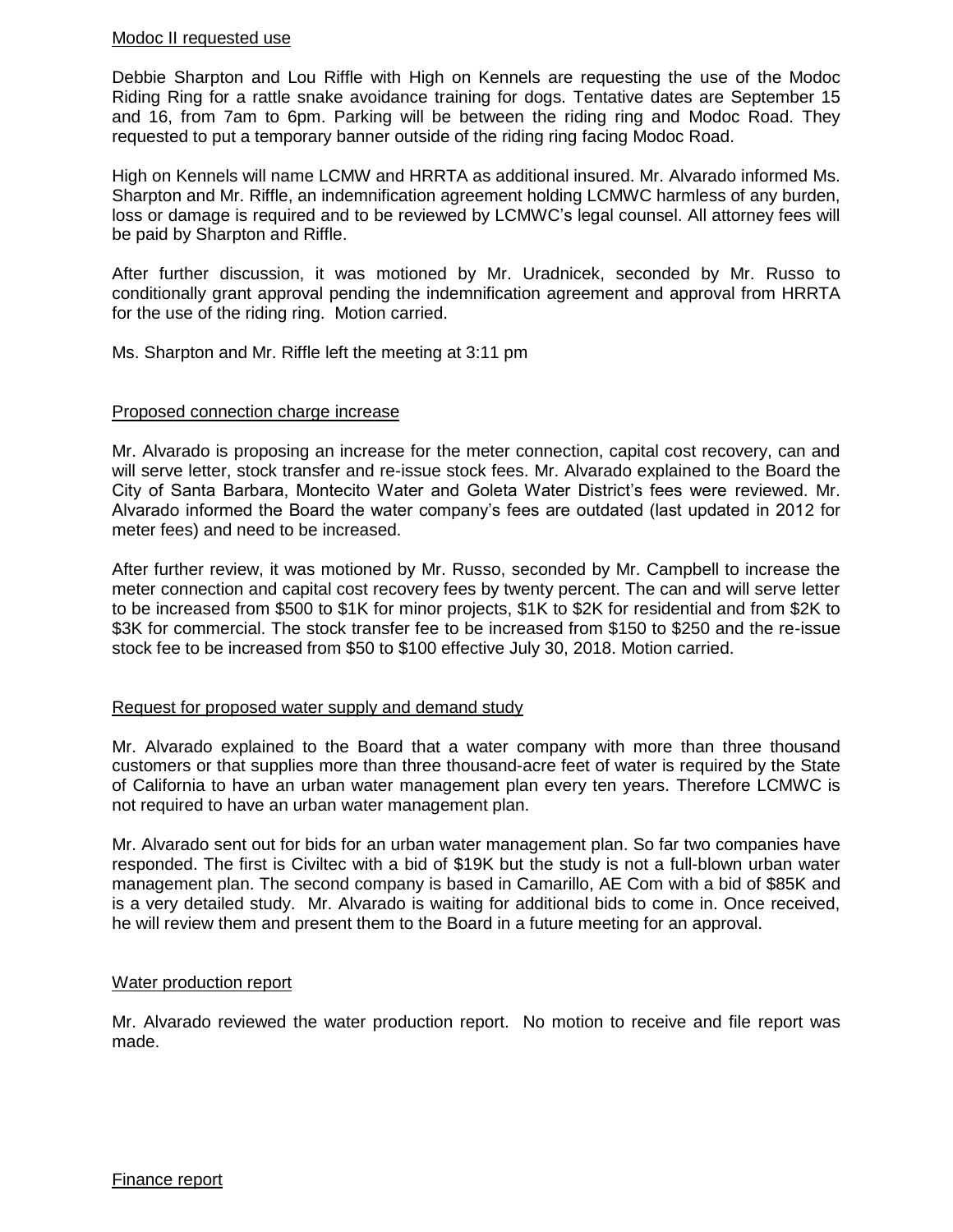Mr. Dameron reviewed the finance report with the Board. It was motioned by Mr. Uradnicek, seconded by Mr. Russo to receive and file report. Motion carried.

## Closed session – Personnel maters

Tabled until the next Board meeting.

# By-Law Amendment update

Mr. Dameron reported to the Board, the total of voting ballots received to date are 66.4% yes votes for the \$40 million amendment and 63.67% yes votes for the 20% proxy amendment. A total of 66.7% of acreage is needed to pass both items.

## Water system maintenance

Via Roblada leak

A sink hole developed in front of a property on Via Roblada due to a water line break. Line was repaired, and water service was restored. Mr. Alvarado and the Board thanked the water company crew for all their hard work and great attitude.

- Alegre Booster pump station Pump station has old electrical gear installed in the 1950's. Electrical panel on right side arced and had to be repaired. Equipment is old and in need of replacement.
- Vieja Valley School service line There was an old 3" steel main in front of Vieja Valley school that was corroded and needed to be replaced. Part of this pipe was replaced during the previous summer so as to not disturb classes.
- Backup generators The two new generators are scheduled to arrive in October 2018.

## Open items

- Well #10 liner bids Bids are due later this week. Mr. Alvarado will review all bids and present them to the Board at a later meeting for review and approval.
- Goleta Sanitary District annexation The tie in to the Goleta Sanitary District process is moving forward. The County Surveyor has approved the application. Now it is at the county road department. Once approved it will go back to LAFCO for approval.